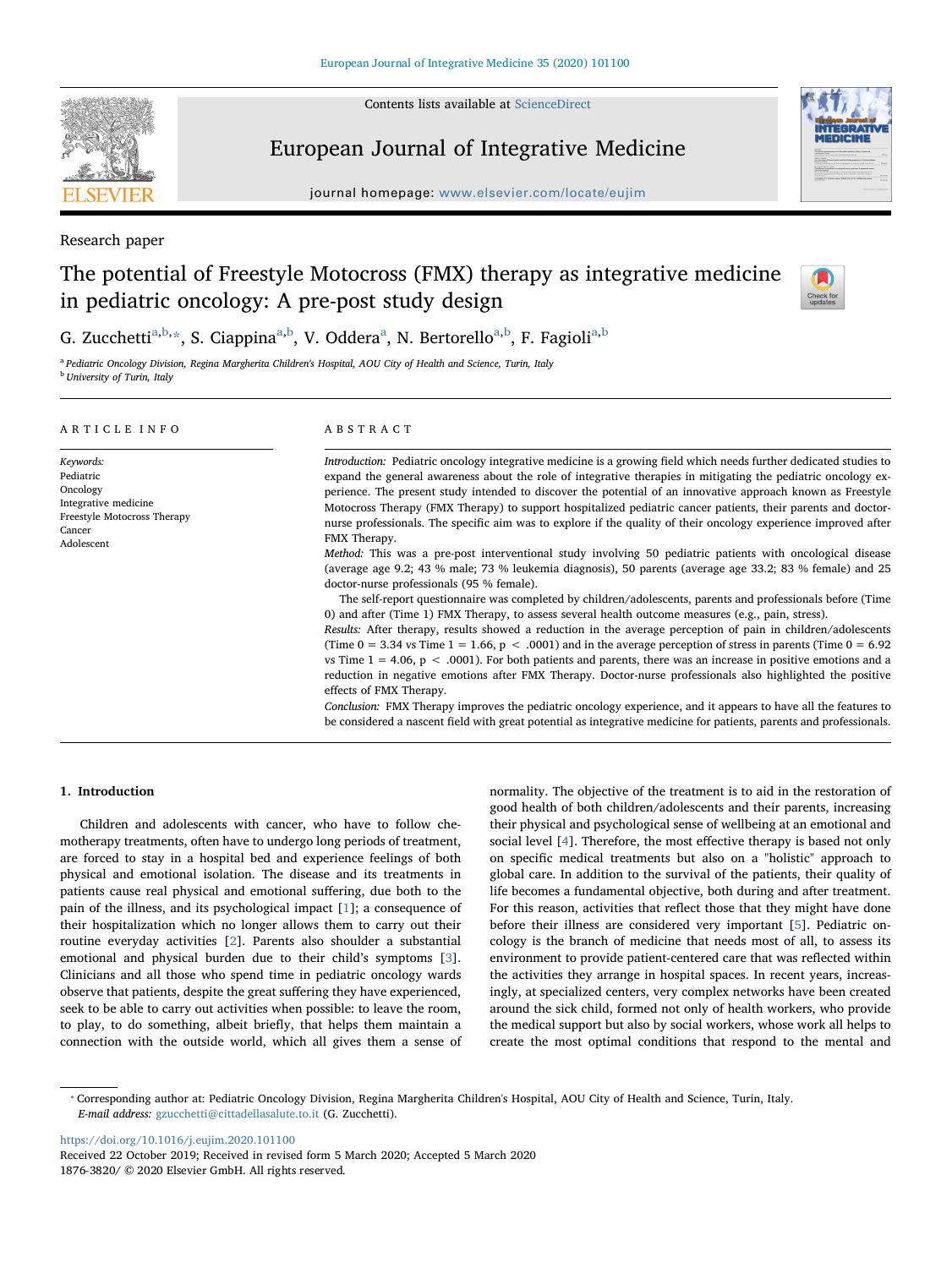physical health needs of the patient and their parents. It is within this complex support network that complementary and alternative therapies find their place. These therapies have become more widespread in recent years, not only within the field of adult oncology but also in that of pediatric oncology. Furthermore, complementary and alternative therapies have been officially recognized for the first time in the United States by the National Center for Complementary and Alternative Medicine, a body that is part of the National Institute of Health. These complementary and alternative treatments, referred to as CAM (Complementary, Alternative Medicine) include a system of therapies and disciplines, which are classified in the National Center for Complementary and Alternative Medicine [[6](#page-5-5)] as "the set of medical treatments, practical methods and of products that are not part of conventional medicine". Complementary care allows children and adolescents with cancer not lose sight of their uniqueness, to express emotions and moods, to activate useful resources and to feel like a "normal person" despite their illness. Many such activities have been successfully implemented in pediatric oncology departments which can be included in the CAM group. In many Italian pediatric oncology centers, in addition to specific spaces dedicated to educational and recreational activities, these are all the activities that help young patients feel that their lives are progressing as generally as possible. Some of the most common of these activities that have been introduced as complementary therapies and encourage creativity and relaxation include art therapy, Reiki and music therapy [\[7](#page-5-6)[,8\]](#page-5-7). However, the literature shows that even more productive activities, such as sports, improve the global well-being of the individual. They induce the body to produce mood-enhancing endorphins. These dynamic activities are increasingly being considered a valid therapy for children or young people with oncological pathologies and also physical disabilities. Some studies have found that the benefits of sport activities include a significant reduction in stress levels, both for children/adolescents and their parents, and an overall improvement in the perception of one's physical health and body image, even for children with physical limitations [[9](#page-5-8)] and with ongoing positive repercussions in terms of patient's general satisfaction and quality of life [[10\]](#page-5-9). Also, a study has confirmed the health benefits for patients and successfully highlight the connection between the practice of these dynamic sports, and the improvement of health and general psychological well-being [\[11\]](#page-5-10). A type of active sports activities is the Freestyle Motocross (FMX) a recent variation of motocross. This sport does not focus on the speed but on the ability of riders to perform stunts during jumps. They perform in leaps of 45 m in height, reaching heights of about 18 m. In the present study, we would like to include the proposal for FMX activities in the hospital ward within the complementary interventions spectrum of alternative assistance, capable of acting positively in the short term on some physical feelings and emotions of children/adolescents and their parents. This therapy was named Freestyle Motocross Therapy (FMX Therapy). To our knowledge, no scientific studies have been conducted to evaluate the potential use of FMX activities as an integrative therapy for pediatric cancer patients. So, this study, for the first time intends to investigate the feasibility and efficacy of FMX Therapy as an adjunct to traditional care management for pediatric cancer patients during hospitalization, parents and doctor-nurse professionals.

## 2. Methods

## 2.1. Subjects

The subjects enrolled in the study were all patients currently hospitalized at the Pediatric Oncology ward of the Regina Margherita Children's Hospital in Turin, Italy. For each patient, we have also enrolled one parent. The ward accommodates 16 patients with their parents in single and private rooms. A written, information folder was delivered to patients and parents to explain what FMX Therapy is and how it is performed. Recruitment occurred from 1 January 2019 until 1

#### <span id="page-1-0"></span>Table 1



June 2019. The criteria for participation in the study were: the diagnosis of an onco-haematological pathology, an understanding of the Italian language, and obtaining the informed consent of parents or guardians and permission to participate in FMX Therapy actively. The criteria for the exclusion of patients were: patients who required isolation and/or who were affected by alert microorganisms which are potentially dangerous for other immunosuppressed patients; patients with platelet readings of  $<$  20000 /mmc and Hb  $<$  8.0 g/dl; age  $<$  24 months. Of 96 patients/parents potentially enrolled, 50 patients/parents had eligible inclusion criteria (Flow Diagram [Table 1\)](#page-1-0). For the doctor-nurse professional's enrollment, we randomly selected a representative sample of professionals (e.g., head nurse, pediatric nurses and pediatric oncologists) who participated as observers in at least one of the sessions of FMX Therapy.

## 2.2. Procedures

For this research, we used a pre-post study design, in which the aim was the change of some health outcomes after the FMX Therapy. A multidisciplinary team expert in pediatric oncology wrote the protocol for the study; the AOU City of Health and Science of Turin Ethics Committee Protocol 0016074 of 12/02/2019 approved it with also a specific authorization for FMX Therapy provided by the hospital legal representative. The main psychologist of the ward collected children/ adolescents and parents' health outcomes (e.g., pain; stress; emotions and sensations) through a self-report questionnaire administered before (Time 0: 14 p.m.) and after (Time 1: 18 p.m.) each session of FMX Therapy (from 3 p.m. to 5 p.m.). The psychologist conducted a semistructured interview with doctor-nurse professionals after FMX Therapy. Data obtained were then inserted and analyze in terms of mean values in an Excel data set. T-tests for the dependent sample were performed to verify the differences between pre and post values statistically.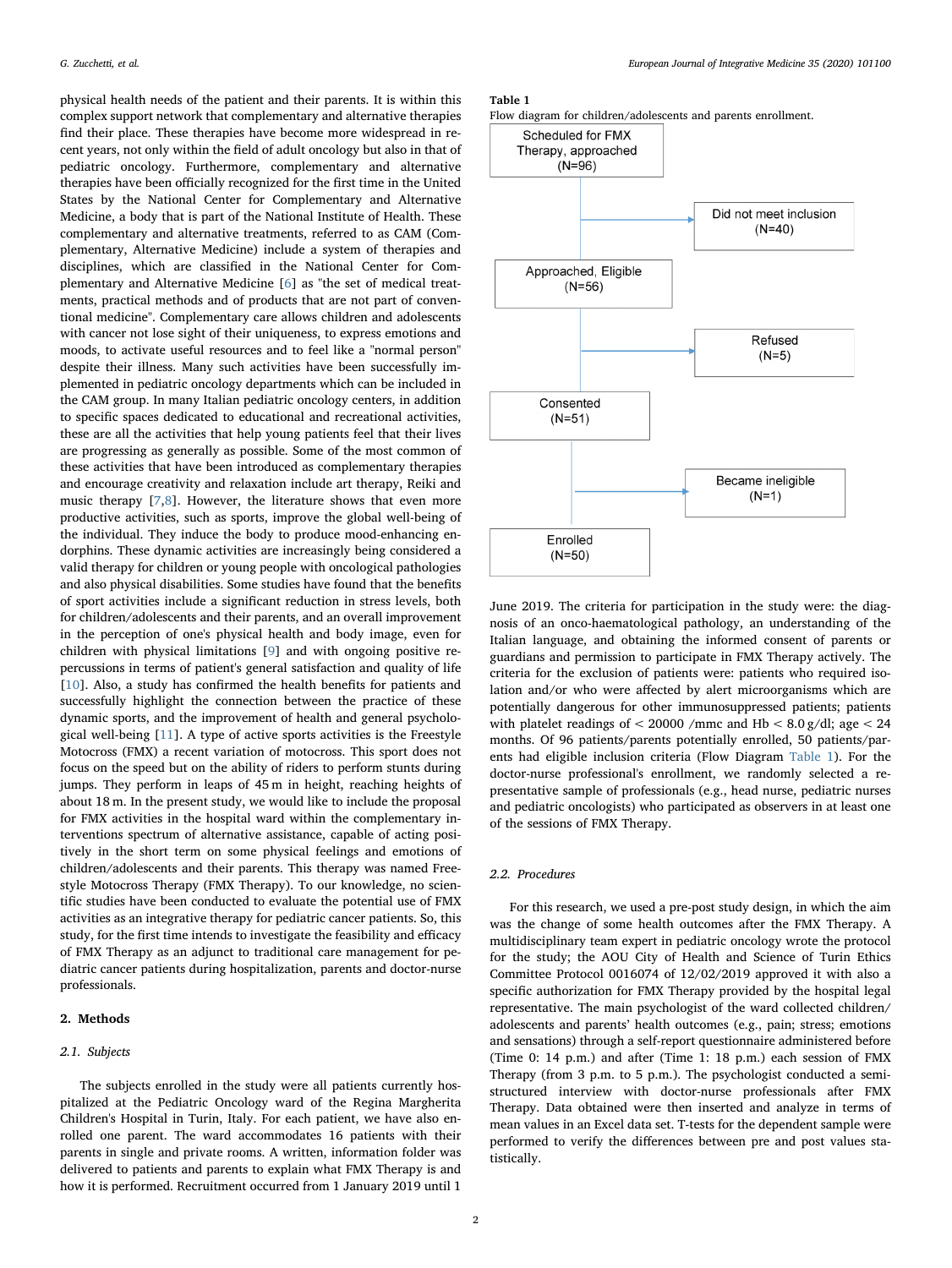#### 2.3. Intervention

FMX Therapy consisted of sports sessions during which patients, together with an FMX expert, rode a motorbike around the ward performing in front of parents and professionals. Motorcycles were electric and all adequately disinfected. Six monthly FMX Therapy sessions (January 2019 - June 2019) were proposed. Each session included FMX Therapy activities conducted by four FMX experts who involved the patients for 2 h on the ward. Sessions were always organized for the same hour, and they consist of two big motorcycles and two mini-motorcycles which entered the ward. At first, the motorcyclists performed some acrobatics along the ward in front of the rooms. At that time, patients were invited to ride both big and small motorcycles together with motorcyclists. They spent two hours in the ward, during this time parents and doctor-nurse professionals observed the exhibition. One hour before and after the session, psychologist administered the questionnaire to the patient, parents and doctor-nurse professionals encouraging them to speak about their emotions and sensations.

#### 2.4. Children/Adolescents health outcome measures

#### 2.4.1. Perception of pain

The two visual analogue scales for pain were distributed according to age and aimed at investigating the intensity of the pain perceived by each patient, in the last few days of therapy, on a scale from 0 to 10. The Wong-Baker FACES SCALE (© 1983 Wong-Baker FACES Foundation. [www.WongBakerFACES.org](http://www.WongBakerFACES.org)) was administered to children under four years of age. For children over the age of 4, the visual analogue scale VAS (Visual Analogue Scale (VAS) [[12](#page-5-11)[,13](#page-5-12)] was administered. VAS is the visual representation of the extent of pain that the patient subjectively feels. It is represented by a 10 cm long line in the original validated version, with or without notches at each centimeter. One end indicates the absence of pain and corresponds to 0; the other purpose indicates the worst pain imaginable and corresponds to 10. The scale is compiled manually by the patient who was asked to trace a mark on the line that represents the extent of their perceived pain. The distance measured from the end 0 corresponds to the subjective measure of pain. It was estimated at Time 0 (pre-FMX Therapy) and at Time 1 (post-FMX Therapy).

#### 2.4.2. Emotions & sensations

In addition to pain, the emotions and sensations that children/ adolescents experienced were investigated in their intensity. The feelings, presented on an ascending scale from 0 to 10, were: sadness, fear, relief, happiness and fun. They were measured at Time 0 (pre-FMX Therapy) and at Time 1 (post-FMX Therapy).

#### 2.4.3. Autonomy & self-efficacy

The children/adolescents perception of autonomy and self-efficacy was investigated through 2 questions (Am I able to do activities by myself? How much do I feel strong?) in a three-point Likert scale:  $1 =$  "Not at all";  $2 =$  "Enough";  $3 =$  "A lot". They were measured at Time 0 (pre-FMX Therapy) and at Time 1 (post-FMX Therapy).

## 2.5. Parents health outcome measures

## 2.5.1. Stress levels

The perceived stress levels of parents on a scale from 0 to 10, using the Numerical Rating Scale (NRS) was also examined [\[14](#page-5-13)]. This is a quantitative one-dimensional, numerical, 10-point scale of pain assessment. The scale requires you to select the number that best describes your intensity of stress, from 0 (no stress) to 10 (the worst possible stress), at that precise moment. This scale is administered at Time 0 (pre-FMX Therapy) and at Time 1 (post-FMX Therapy).

#### 2.5.2. Emotions & sensations

In addition to stress, the emotions and sensations that parents' experienced their intensity was investigated. The emotions, presented on an ascending scale from 0 to 10, were: sadness, fear, relief, happiness and fun. They were measured at Time 0 (pre-FMX Therapy) and at Time 1 (post-FMX Therapy).

## 2.6. Doctor-nurse professionals health outcome measures

### 2.6.1. Perception of effects of FMX therapy

A semi-structured interview was administered to doctors and nurses about: the impact of FMX Therapy on children/adolescents and parents by also testing the intensity of these effects on a scale from 0 to 10 (In your opinion, what are the effects of FMX Therapy on patients and parents?; What is the intensity of these effects on a scale from 0 (not at all effective) to 10 (totally effective)?; In your opinion, what are the effects of FMX Therapy on doctor-nursing professionals?; What is the intensity of these effects on a scale from 0 (not at all effective) to 10 (totally effective)?).

## 3. Results

This study involved 50 children/adolescents, 50 parents and 25 professionals [\(Table 2\)](#page-2-0). Among doctor-nurse professionals, 2 head nurses, 7 nurses and 16 doctors were present on the day of the FMX Therapy sessions and participated in completing the interview. t-Test analyses were presented in [Table 3.](#page-3-0)

## 3.1. Children/Adolescents

The results of the analysis of the self-report questionnaires administered to children/adolescents, before and after the FMX Therapy sessions, showed a reduction in the average perception of pain felt  $(T0 = 3.24 \text{ vs } T1 = 1.66, p < .0001)$  [\(Fig. 1](#page-3-1)).

Within the intensity of the emotions experienced by the children/ adolescents, there is an average increase in their positive emotions (happiness: T0 = 5.52 *vs* T1 = 7.74,  $p < .0001$ ; fun T0 = 5.28 *vs* T1 = 8.28, p < .0001; relief: T0 = 4.85 vs T1 = 5.59, p > 0.5) ([Fig. 2\)](#page-3-2), and an average reduction in their negative emotions (sadness: T0 = 3.76  $vs$  T1 = 2.2,  $p < .0001$ ; fear T0 = 3.34  $vs$  T1 = 2.46,  $p < .05$ ) [\(Fig. 3](#page-3-3)).

In terms of children/adolescent perception of own autonomy, it emerged that at Time 1 it increased slightly (T0 = 2.14  $vs$  T1 = 2.4,  $p > 0.5$ ). The same is also true in their perception of own self-efficacy  $(T0 = 2.4 \text{ vs } T1 = 2.5, p > 0.5)$  [\(Fig. 4](#page-3-4)).

## 3.2. Parents

From the administration of the questionnaires to parents the data

<span id="page-2-0"></span>

| Table |  |  |
|-------|--|--|
|       |  |  |

| 43 % Male       |
|-----------------|
| 9.2             |
| 72 % Leukemia   |
| 12 % Bone Tumor |
| 11 % Lymphoma   |
| 5% CNS Tumor    |
|                 |
| 83 % Female     |
| 33. 2           |
|                 |
| 95 % Female     |
| 35.6            |
| 7.3             |
|                 |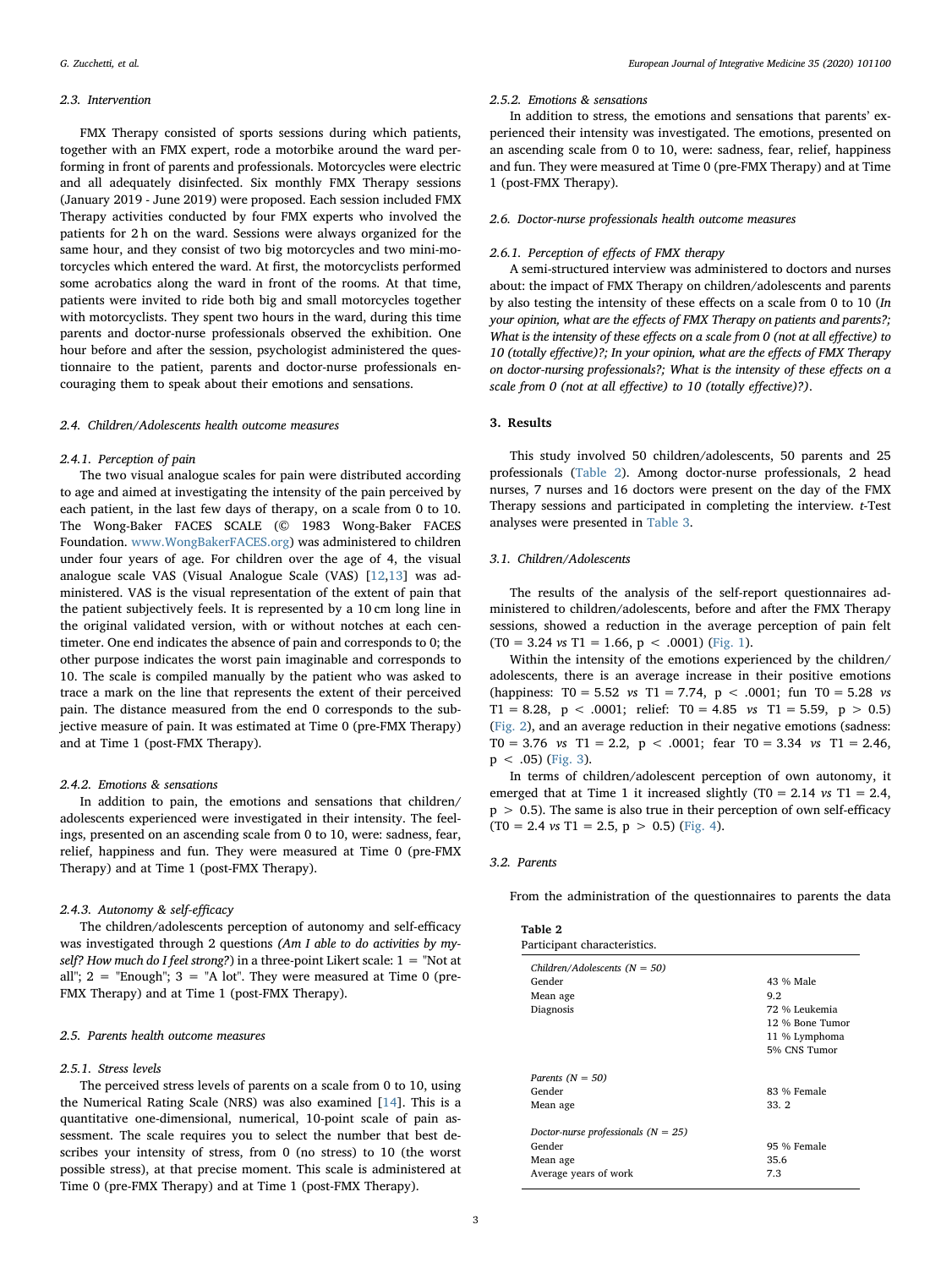#### <span id="page-3-0"></span>Table 3

T test among pre-post groups.

|                      | Pre-test mean T0 | Post-test mean T1 | t-test value |
|----------------------|------------------|-------------------|--------------|
| Children/Adolescents |                  |                   |              |
| Pain                 | 3.24             | 1.66              | $-5.762***$  |
| Happiness            | 5.52             | 7.74              | $6.025***$   |
| Fun                  | 5.28             | 8.28              | $6.984***$   |
| Relief               | 4.85             | 5.59              | 1.323        |
| Sadness              | 3.76             | $2.2^{\circ}$     | $-4.185***$  |
| Fear                 | 3.34             | 2.46              | $-2.225*$    |
| Autonomy             | 2.14             | 2.4               | 1.519        |
| Self-efficacy        | 2.4              | 2.5               | 1.520        |
|                      |                  |                   |              |
| <b>Parents</b>       |                  |                   |              |
| Stress               | 6.92             | 4.06              | $-7.261***$  |
| Happiness            | 4.46             | 7.22              | $6.504***$   |
| Fun                  | 3.9              | 7.94              | 7.591***     |
| Relief               | 5.32             | 6.74              | $3.928*$     |
| Sadness              | 6.72             | 3.06              | $-10.473***$ |
| Fear                 | 6.68             | 3.26              | $-7.139***$  |

<span id="page-3-8"></span> $p < .05$ .

<span id="page-3-7"></span>

<span id="page-3-1"></span>

Fig. 1. Children/adolescents pain intensity before (T0) and after (T1) FMX Therapy.

<span id="page-3-2"></span>



<span id="page-3-3"></span>

Fig. 3. Children/adolescents negative emotions intensity before (T0) and after (T1) FMX Therapy.

<span id="page-3-4"></span>

Fig. 4. Children/adolescents autonomy and self-efficacy before (T0) and after (T1) FMX Therapy.

<span id="page-3-5"></span>

Fig. 5. Parents stress intensity before (T0) and after (T1) FMX Therapy.

<span id="page-3-6"></span>

Fig. 6. Parents positive emotions intensity before (T0) and after (T1) FMX Therapy.

<span id="page-3-9"></span>

Fig. 7. Parents negative emotions intensity before (T0) and after (T1) FMX Therapy.

shows that at Time 1 there was an average reduction in stress (T0 = 6.92 vs T1 = 4.06, p < .0001) ([Fig. 5\)](#page-3-5) with an average increase in their positive emotions (happiness:  $T0 = 4.46$  vs  $T1 = 7.22$ , p < .0001; fun: T0 = 3.9 vs T1 = 7.94, p < .0001; relief: TO = 5.32 vs T1 = 6.74,  $p < .05$ ) [\(Fig. 6](#page-3-6)) and an average reduction in their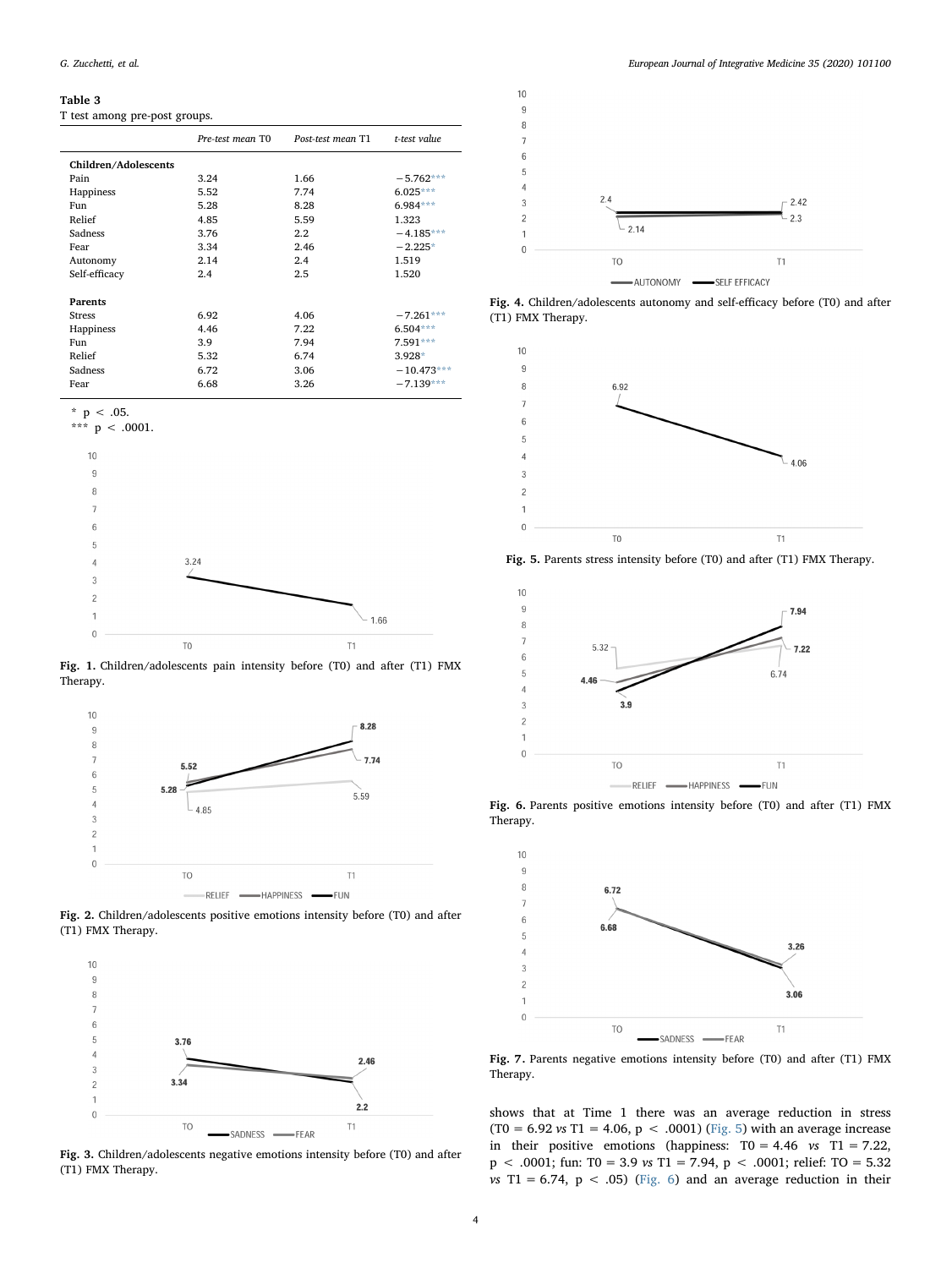negative emotions (sadness: T0 = 6.72  $\text{vs}$  T1 = 3.06, p < .0001; fear: T0 = 6.68 vs T1 = 3.26, p < .0001) [\(Fig. 7](#page-3-9)).

## 3.3. Doctor-nurse professionals

From the semi-structured interview administered to doctor-nurse professionals, the emotions most detected by professionals are joy and wonder. The level of intensity of these effects perceived by doctor-nurse professionals is 8 on average (on a scale of 0–10).

## 4. Discussion

This study revealed interesting results in terms of the beneficial effects of FMX Therapy. Following the six-monthly sessions proposed for the Pediatric Oncology ward of the Regina Margherita Children's Hospital in Turin, it was observed that these activities had positive consequences for patients, parents and doctor-nurse professionals. For scientific literature, these results are particularly interesting also because they are supported by robust analysis, which indicates that there is indeed a benefit in the comparison between pre (Time 0) and post (Time 1) FMX therapy. So, the effectiveness of this new integrative medicine is confirmed.

The data shows a reduction in the pain perceived by children/ adolescents and an increase in positive emotions, in particular concerning happiness and fun.

The reduction of sadness is also an interesting result, as it represents one of the main emotions that patients experience because of hospitalization. Children/adolescents often appear bored and sad due to the many days spent in their room while undergoing treatment.

Even for parents, there is a reduction in stress. This is a significant result as undue stress risks affecting negatively on children in their care. The chance for the patients and parents to have a positive experience within the ward is also significant. Being able to see their children happy and entertained, despite the difficulties of the illness, arguably makes them feel happier and more content.

For both patients and parents, however, the emotions that not improve significantly is the relief, probably because it is a general construct very difficult to explain and make patients understand.

The increase of autonomy and self-efficacy in patients after FMX Therapy is not a result statistically significant. This is probably because children and adolescents during hospitalization are bound to the medical therapies and healthcare rules, and therefore their age-typical experimentation activities are limited. They were also forced to be always with an adult from which they depend because of their clinical conditions and physical limitations (e.g., immunosuppression; central venous catheter).

So, all these aspects undoubtedly hinder the construction of autonomy and the perception of self-efficacy making even more difficult to achieve these development tasks, despite the proposal of FMX Therapy. However, in our opinion, FMX Therapy aims to empower these constructs, since that favor unusual, adrenaline-fueled and dynamic experiences which make patients feel stronger and more ablebodied. Future studies could examine if FMX Therapy can empower children/adolescents autonomy in particular for patients who present physical limitations by allowing them to experience strong emotions and sensations and increase their sense of self-efficacy. Some studies underline a relationship between physical activity and quality of life in an amputee population [\[15](#page-5-14)] also supporting and promoting social interaction.

It would be interesting to be able to evaluate this relationship also in cancer pediatric populations. Also, this type of integrative medicine can favor the adaptation to the hospital environment, by making patients less fearful and more involved in the context of the care environment, so that the experience of hospitalization can be remembered more fondly and integrated into the recovery and growth process. During the FMX Therapy sessions, the hospital becomes a place of leisure, fun and

experimentation with new experiences that young patients have on their own, without having to depend on their parents, as is the norm during their hospitalization.

This experience also has a positive impact on the patients' parents by offering them opportunities for indirect support.

Doctor-nurse professionals also underline that FMX Therapy is a novelty that builds curiosity in children/adolescents and their parents. It is an activity that demands participation and helps parents and patients detach themselves from the routine of hospitalization, allowing them to experience something they wouldn't usually experience.

This study has some limitations that must be highlighted for the advancement of studies about FMX Therapy: the problem of non-normative sample among children with specific disease is well known, and our sample size is adequate by contributing to significant results. However, these results must be confirmed by further studies with a larger sample of patients, possibly belonging to different centers to be able to assign subjects to treatment and control groups randomly. Since from an ethical point of view, it is not possible to have a group to which the intervention was not proposed, future studies could use the intervention group as control of itself. Also, a larger sample could offer the possibility of comparing patients' pain by taking into account some clinical variables (e.g., type of diagnosis).

On the other hand, this study has its merits. This is the first pilot study that verified the effects of FMX Therapy on pain of pediatric cancer hospitalized patients revealing that it is an acceptable and feasible therapy that can be used with sound effects to decrease pain especially during the inpatient period of oncology treatment. It is useful in the immediate reduction of pain and probably its benefits last for many hours. In addition to pharmacological pain management, FMX Therapy can be an effective, non-intrusive and complete strategy for the pain relief of children who are cancer patients. However, other studies could explore the effect of FMX Therapy on pharmacological pain medications use (e.g., narcotic) among cancer children both in terms of rate and drug intensity. Moreover, this study explores possible effects also on parents and doctor-nurse professionals: parents and professionals were daily exposed to suffering.

As recently highlighted by Raghunathan [\[16](#page-5-15)], some efforts should be made to involve both patients and parents in these studies. Pediatric oncology care teams, including oncologists, nurse practitioners, and social workers, should be educated about the variety of integrative therapies that can help mitigate treatment-related symptoms. Through better understanding, we can increase awareness about these modalities to improve the experience of pediatric cancer patients and their parents.

#### 5. Conclusion

In conclusion, the data shows that, in the short term, FMX Therapy promotes the general well-being of patients and their parents by promoting and preserving their quality of life. Therefore, thanks to the results obtained, this activity, which promotes the use of a "holistic" approach in the treatment process, can be considered a valid complementary therapy in the treatment process. A key objective for future research would be to expand this project by involving other Italian pediatric oncology departments belonging to the Italian Association of Pediatric Hematology and Oncology (AIEOP).

However, as reported by Siegert and colleagues [\[17\]](#page-5-16), the attendance of medical staff is advised at all time during FMX activities.

#### Author's contribution

All authors have contributed equally at manuscript drafting in terms of: rationale, methodology and procedure, data collection, statistical results.